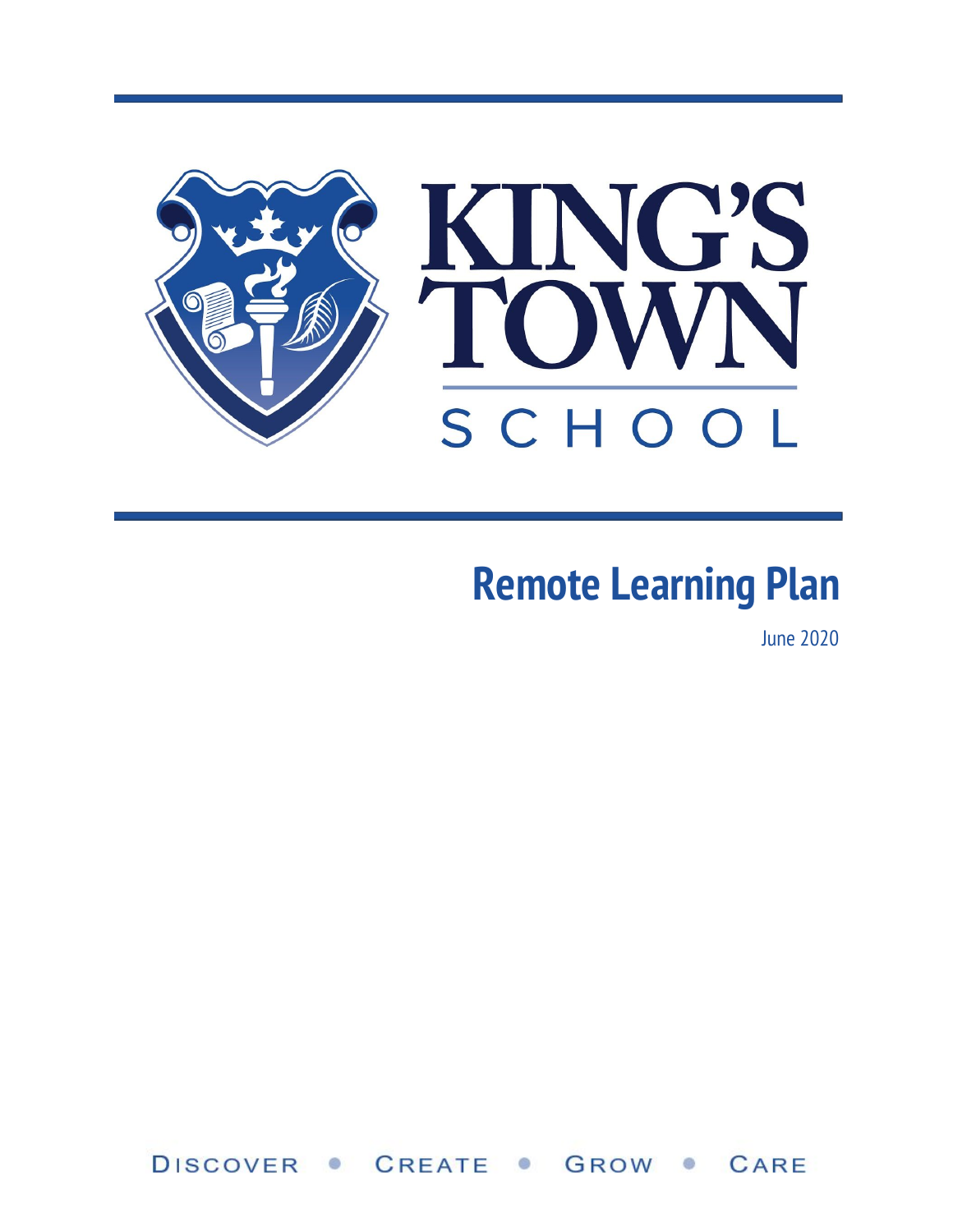### **Overview**

The KTS remote learning plan is designed to provide all KTS students with the best possible remote education. In building this plan, KTS staff engaged in a comprehensive review of best practices for remote learning, analyzed their own experiences with remote delivery, and carefully considered the feedback received from KTS parents via email, one-to-one discussions, and also via our June 2020 survey to which 80% of KTS families responded.

Our remote learning plan is based on the same core values that are central to our in-person learning. Our mission is:

- To promote academic excellence by providing a program that engages students in discovery and critical thinking;
- To offer opportunities for creative expression through a diverse program of academics, the arts, physical activity, and practical experiences;
- To ignite our students' passion for learning while developing their confidence and independence;
- To foster a community spirit that promotes empathy and inclusivity and inspires social responsibility and global citizenship.

# **Remote Learning Objectives**

- 1. Maintain a sense of continuity and normalcy for students in their day-to-day lives, with increased emphasis on mental health and well-being<sup>1</sup>.
- 2. Deliver an exceptional educational experience to students that covers both core curriculum and provides opportunities for enrichment.
- 3. Promote a growth mindset where student success is built on patience, commitment, empathy, and perseverance.
- 4. Support families as they partner with us in delivering their child's education.
- 5. Maintain the KTS community spirit, where students, parents, and staff feel connected to one another and are encircled with care.

 $<sup>1</sup>$  KTS is currently working with a Personal Counselor to develop a mental health program that</sup> supports our staff, students, and their families.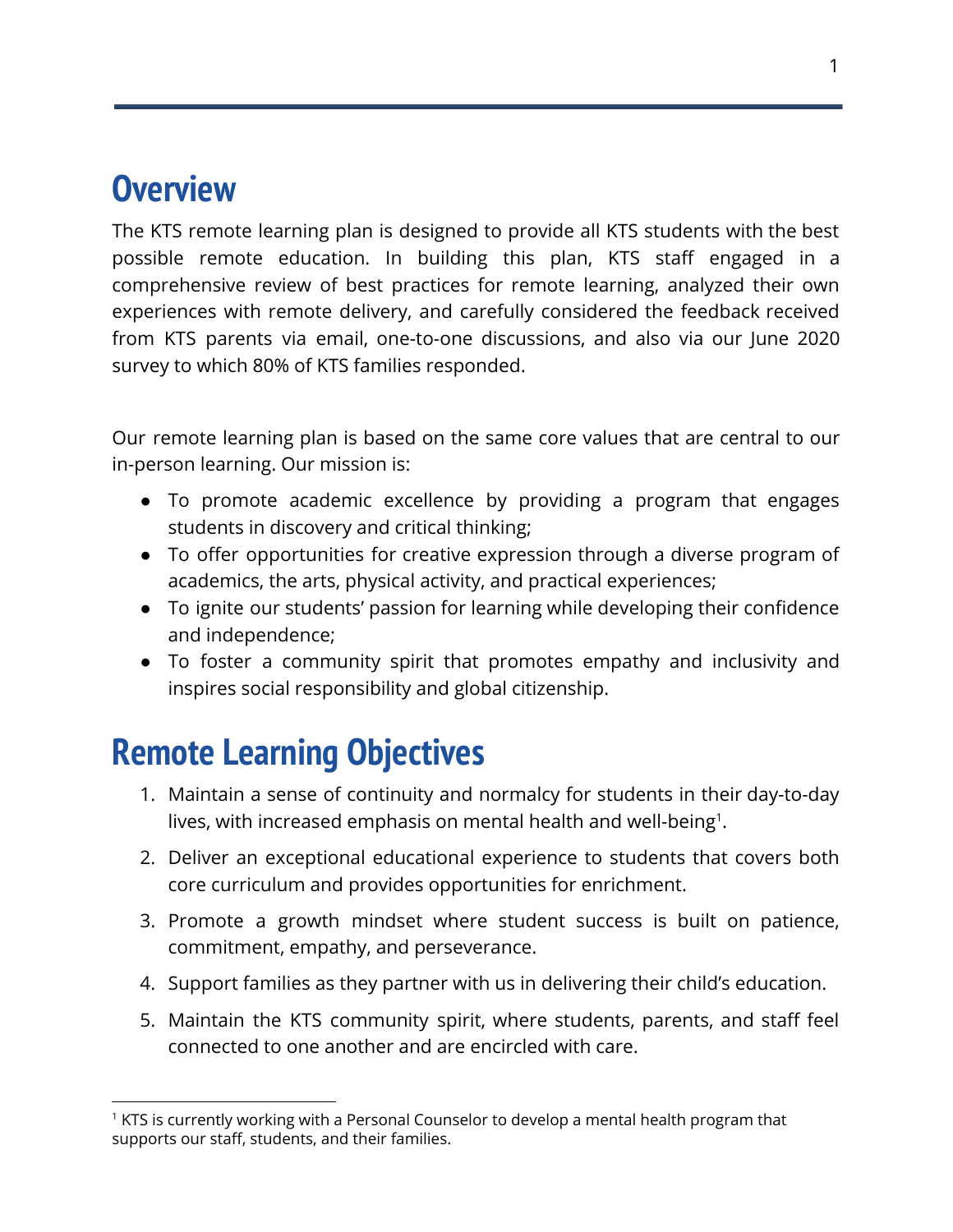# **Remote Learning Infrastructure**

| <b>Component</b>                                                            | <b>Structure</b>                                                                                                                                                                                                                                                                                                                                                                           |
|-----------------------------------------------------------------------------|--------------------------------------------------------------------------------------------------------------------------------------------------------------------------------------------------------------------------------------------------------------------------------------------------------------------------------------------------------------------------------------------|
| Monthly<br>overviews,<br>weekly<br>schedules, and<br>learning<br>objectives | Families will receive a summary of each week's lessons on the Friday<br>of the previous week. We will provide guidelines for both students<br>participating in classes and parents helping at home. These<br>summaries will also include a list of all required resources that<br>students will need to meet the learning objectives that week.                                            |
|                                                                             | All assigned tasks will include a suggested time for the activity, clear<br>and specific guidelines for students to follow, and instructions for<br>submission.                                                                                                                                                                                                                            |
|                                                                             | Each week's lessons will also include information on learning<br>objectives, success criteria, tips for parents where appropriate, and<br>extensions.                                                                                                                                                                                                                                      |
|                                                                             | A monthly overview of what students will be working on, as well as all<br>due dates, will also be provided.                                                                                                                                                                                                                                                                                |
| Parent and<br>student<br>guidelines                                         | Parents and students will be provided with guidelines as to how best<br>to use the Google Classroom and any other technology that is<br>incorporated into the remote learning. This will include clear<br>guidelines about how best to submit homework.                                                                                                                                    |
|                                                                             | Students will also receive guidance on how best to use available<br>technologies to manage and organize their learning and work.                                                                                                                                                                                                                                                           |
| Technology and<br>learning<br>platform                                      | Synchronous classroom lessons will be held via video-conference<br>software. All students will need access to an internet-connective<br>equipped<br>with a microphone<br>with<br>device<br>and<br>camera<br>video-conference capabilities. We also recommend headphones,<br>especially for families where there are multiple children learning in the<br>same space.                       |
| Netiquette<br>guidelines                                                    | Guidelines and a Code of Conduct for e-Learning will be shared with<br>teachers, students, and parents to help ensure that students have an<br>optimal learning experience and practice the values upheld by the KTS<br>community in their e-classrooms. These practices will be discussed in<br>classes at the start of remote learning, and reinforced throughout the<br>year as needed. |
| Learning<br>Packets                                                         | Teachers will prepare packets of materials for each student that will<br>be used throughout remote learning.                                                                                                                                                                                                                                                                               |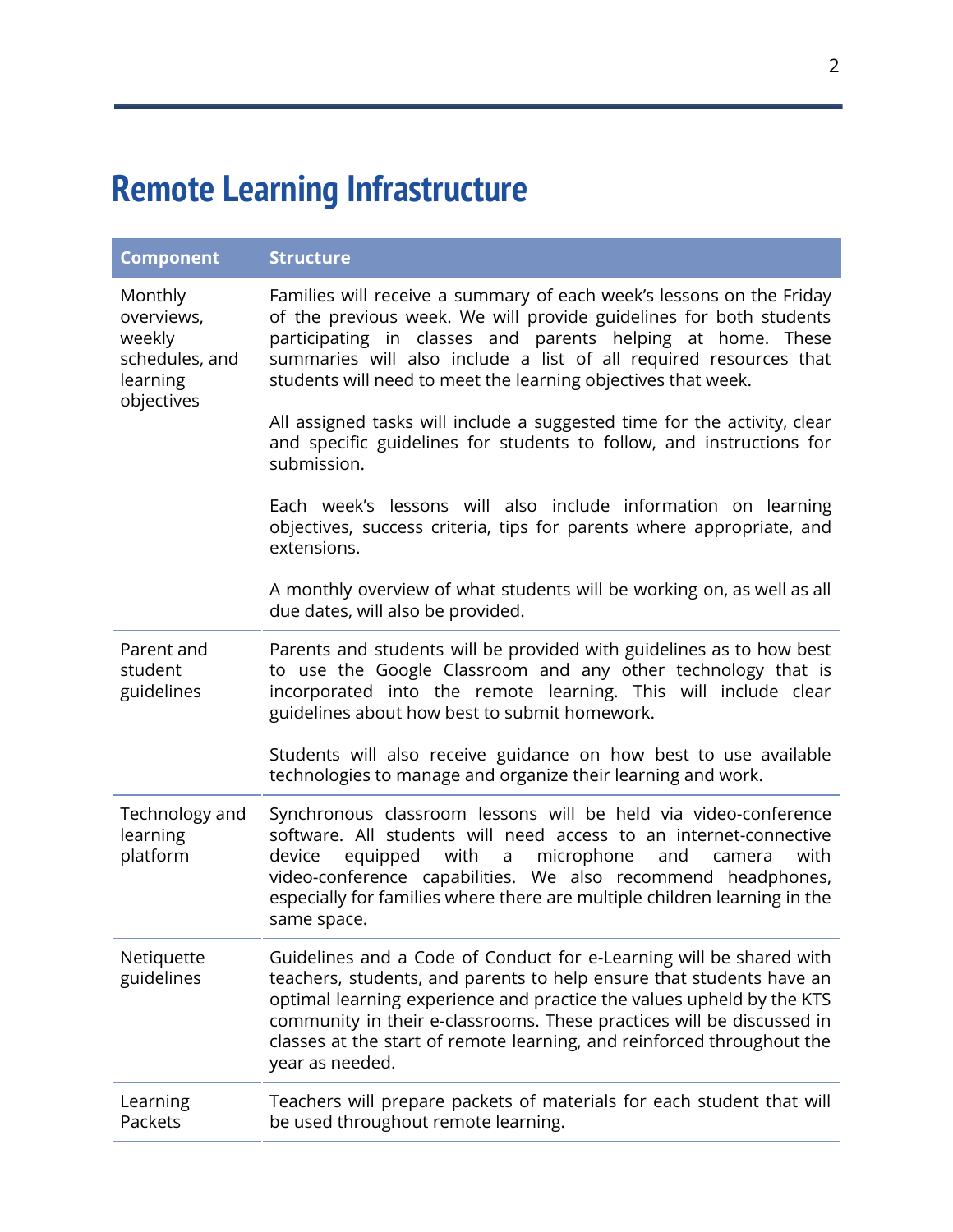| Communication<br>platforms                     | All school-work related communications -- class updates, lesson<br>information, postings etc-- will appear in Google Classroom. We ask<br>that at least one parent for each child joins each Google Classroom so<br>that they can access and view all materials and announcements. Class<br>Dojo will only be used for community announcements and direct<br>messaging between parents and teachers.                                                                                                                                                                                                                     |  |  |  |
|------------------------------------------------|--------------------------------------------------------------------------------------------------------------------------------------------------------------------------------------------------------------------------------------------------------------------------------------------------------------------------------------------------------------------------------------------------------------------------------------------------------------------------------------------------------------------------------------------------------------------------------------------------------------------------|--|--|--|
| Work space<br>organization                     | We encourage families to establish a daily routine around their child's<br>learning schedule, as they would with in-person learning. This<br>includes:<br>Helping students maintain regular sleeping and nutrition<br>$\bullet$<br>habits.<br>Establishing a consistent workspace where children will attend<br>$\bullet$<br>remote classes and complete assignments. This space should<br>be free from distractions and in a place where parents are able<br>to observe and support their child as needed.<br>Ensuring that your child has the necessary equipment and<br>$\bullet$<br>materials for each day's lesson. |  |  |  |
| Curriculum<br>flexibility                      | Each week, teachers will clearly identify which exercises/assessments<br>comprise the core curriculum and which are enrichment. This will<br>allow families to customize their child's education.                                                                                                                                                                                                                                                                                                                                                                                                                        |  |  |  |
| Ongoing<br>feedback                            | Teachers will provide students and parents with ongoing feedback on<br>their work, as well as their progress through the curriculum.<br>KTS will also establish formal mechanisms through which parents can<br>provide us with feedback, the details of which are outlined in the<br>Communication section of this plan.                                                                                                                                                                                                                                                                                                 |  |  |  |
| Physical activity<br>and screen-time<br>breaks | A Daily Physical Activity (DPA) session will be offered to all students.<br>Students will also have a weekly physical education class during a<br>scheduled virtual class. Being active and taking breaks from work are<br>an important element of learning. We encourage families to use<br>breaks as times to play, release energy, and refresh their minds.                                                                                                                                                                                                                                                           |  |  |  |
|                                                | Wednesday afternoons will also be blocked off from screen time and<br>students are encouraged to disengage from their screens and engage<br>with other activities such as cooking, outdoor activities, reading,<br>playing games, music, art, and gardening.                                                                                                                                                                                                                                                                                                                                                             |  |  |  |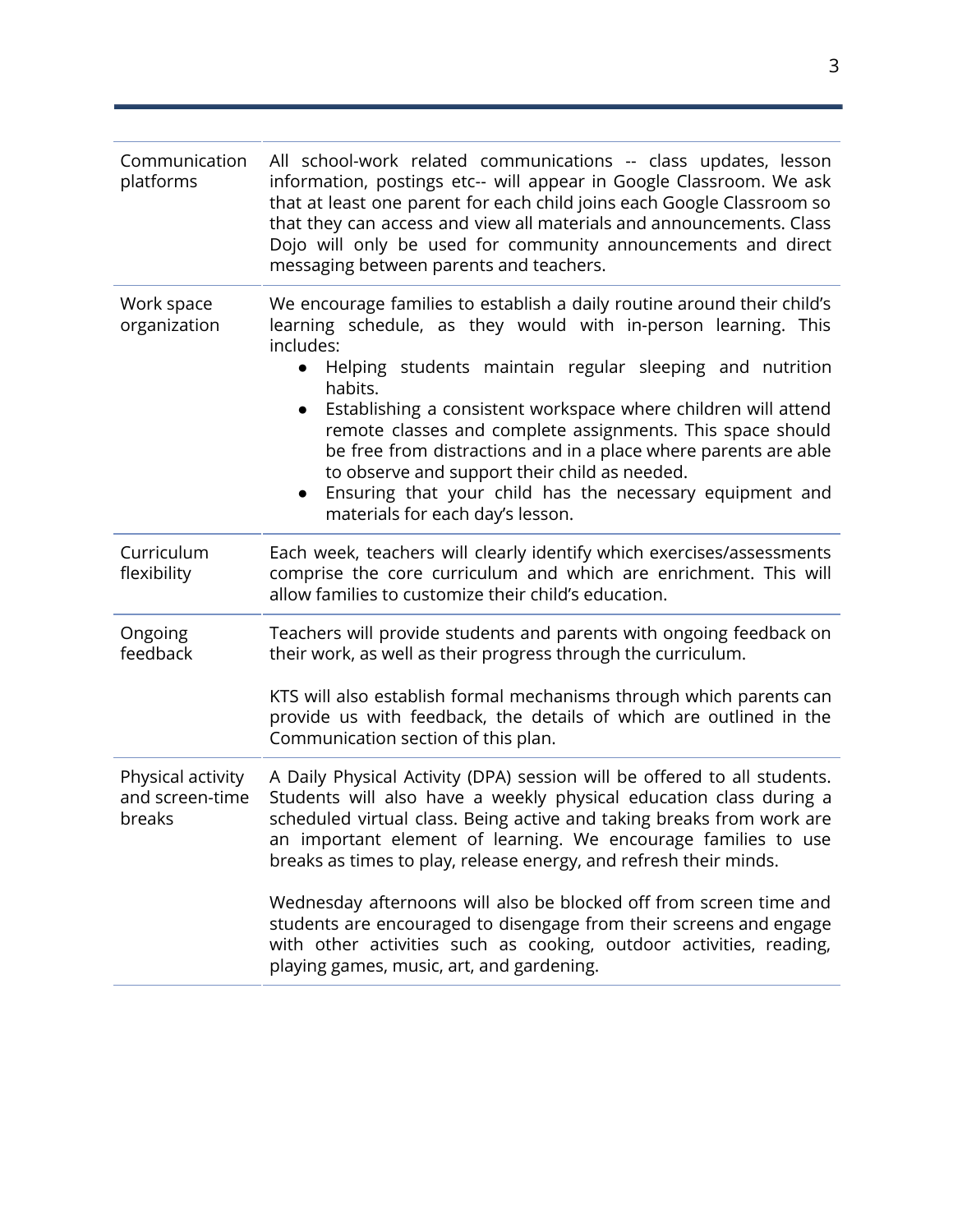### **Communication**

When using remote learning, many of our normal communication channels are inaccessible (e.g., quick daily chats with teachers at drop-off/pick-up), yet open and flowing communication is vitality important to ensure parents and teachers are working together to support students.

When using remote learning, the following communication protocols will be put in place to facilitate communication between parents and teachers:

- Weekly updates from the school that include information about student life and school activities, as well as any pertinent information about changes to programming structures and school protocols as a result of the COVID-19 pandemic.
- Weekly office hours on Zoom where parents can 'pop-in' to talk with teachers.
- Monthly phone calls from teachers to parents to discuss their child's progress and their family's needs. This will allow parents and teachers to make adjustments that meet the specific needs of individual families and children.
- Parent surveys where parents can quickly provide us with feedback about what is working and not working well for their children. This will provide us with information about the broad structure of remote learning and which elements are working well and which need to be improved.
- Video-conference meetings/webinars with parents, Ms. Garwood, and the KTS Board as needed to communicate plans as the pandemic evolves.
- Email and Class Dojo (as per usual).

Most importantly, we want to remind all parents that our teachers and staff welcome the opportunity to meet with you to discuss any issues that may arise - the lines of communication are always open so please do not hesitate to use them.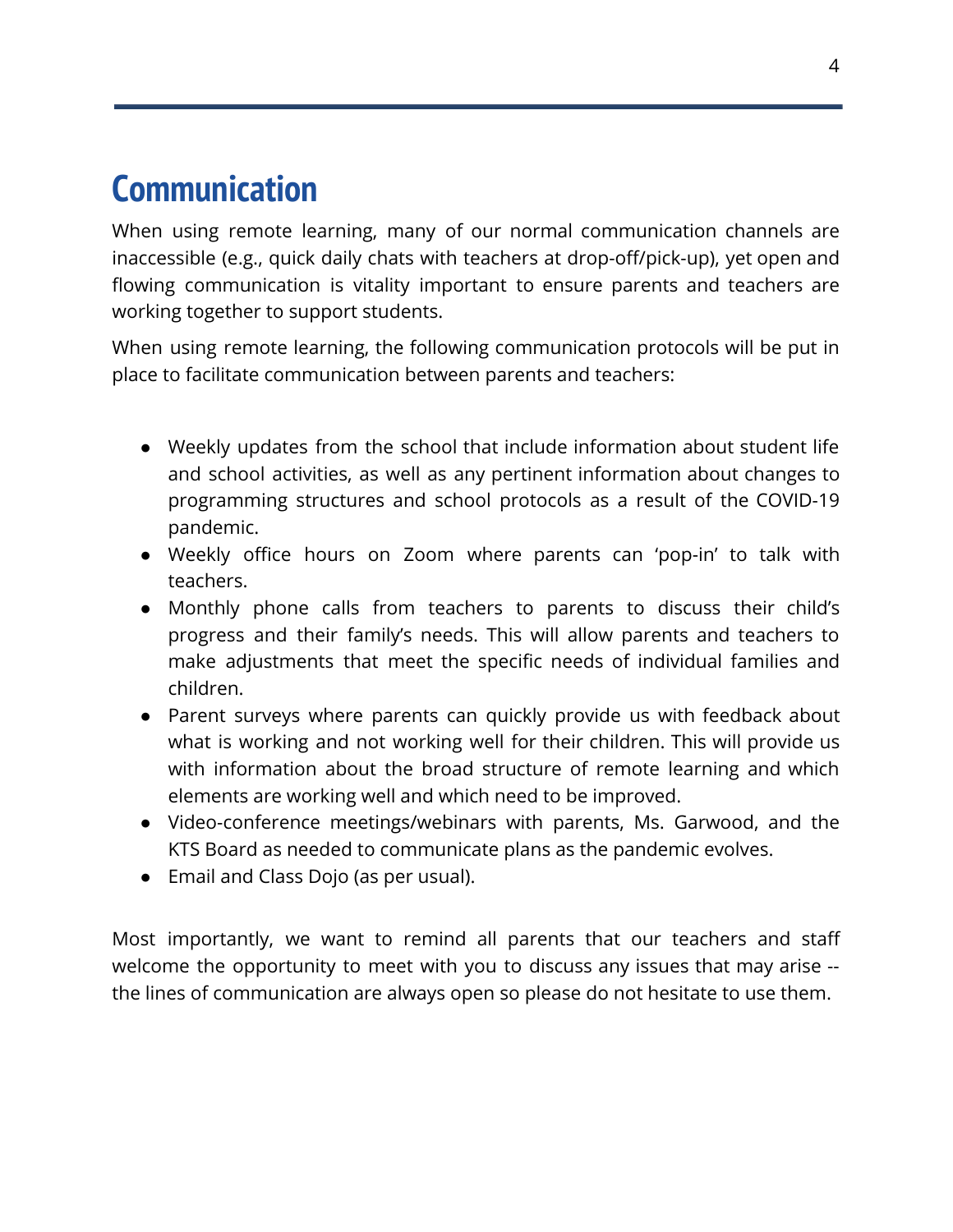## **Class Schedules**

All KTS remote programs will include a variety of different components that will facilitate different kinds of interactions between teachers and students, as well as a range of learning activities. All programs also include daily physical activity, social time, and screen free time. Please refer to the 'Notes' section at the end of this document for additional information on class schedules.

#### Program Components:

| <b>DPA</b>                           | Daily physical education class                                                                                                                                                                                                                                                                                  |
|--------------------------------------|-----------------------------------------------------------------------------------------------------------------------------------------------------------------------------------------------------------------------------------------------------------------------------------------------------------------|
| Home Room                            | Students will have a daily homeroom session. During these times,<br>students will check in their teacher, ask questions about schoolwork,<br>review the plan for the coming days, and visit with their classmates.                                                                                              |
| <b>Virtual Class</b>                 | Synchronous whole-class instruction delivered via video conference.                                                                                                                                                                                                                                             |
| <b>Small Group</b><br><b>Class</b>   | Synchronous small-group classes delivered via video conference. Groups<br>are identified by letters (e.g., A, B) in the schedules below.                                                                                                                                                                        |
| 1:1 Session                          | Scheduled individual student sessions with teachers. Students will have<br>at least one of these sessions per week. Teachers will check in on<br>student progress, answer questions, and provide individual lessons (e.g.,<br>reading for younger students; additional tutorial support for older<br>students). |
| Independent<br>Work                  | Sessions where students work on directed off-line activities (e.g.,<br>homework, projects, experiential learning).                                                                                                                                                                                              |
| <b>Office Hours</b>                  | Drop-in sessions when teachers are available for video-conference<br>meetings with students and parents.                                                                                                                                                                                                        |
| <b>Study</b><br><b>Hall/Tutorial</b> | Open work sessions via video conference where teachers are available<br>to help students with assignments, homework, or provide tutorials when<br>needed.                                                                                                                                                       |
| <b>Online Social</b><br><b>Time</b>  | Optional times when students can meet up with their classmates via<br>video conference to engage socially. These sessions will be supervised<br>by teachers.                                                                                                                                                    |
| Recess                               | Free time for students to play, relax, and take a break from school work.                                                                                                                                                                                                                                       |
| <b>Screen Free</b><br>Afternoon      | Each Wednesday afternoon, the entire school will disengage from their<br>screens to recharge and prepare for the second half of the week.                                                                                                                                                                       |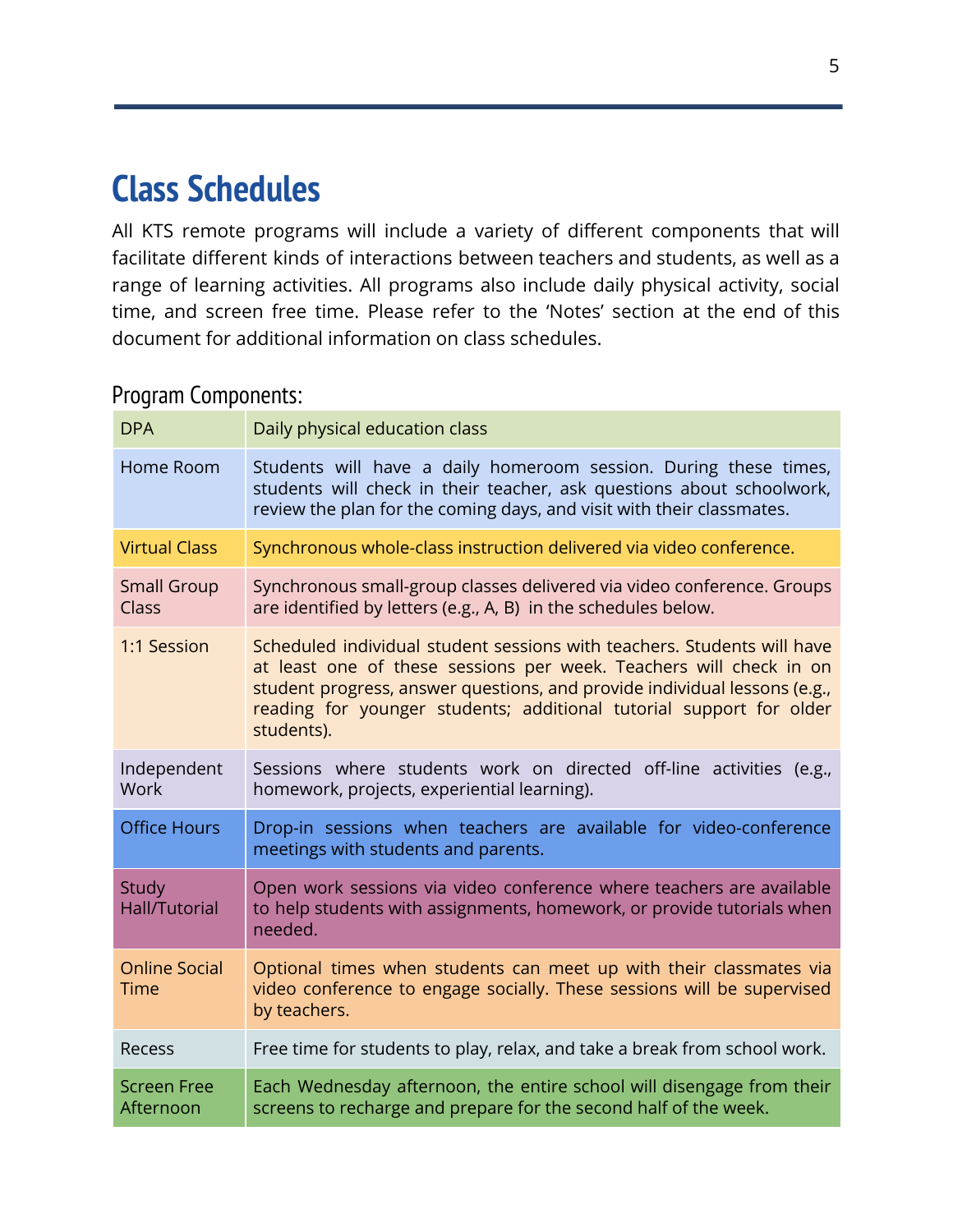### **Montessori Schedule**

|                              | <b>Monday</b>                                                    | <b>Tuesday</b>                                            | Wednesday                                                 | <b>Thursday</b>                                                  | <b>Friday</b>                                             |
|------------------------------|------------------------------------------------------------------|-----------------------------------------------------------|-----------------------------------------------------------|------------------------------------------------------------------|-----------------------------------------------------------|
| $8:30 - 8:50$                | <b>DPA</b>                                                       | <b>DPA</b>                                                | <b>DPA</b>                                                | <b>DPA</b>                                                       | <b>DPA</b>                                                |
| $9:00 - 9:20$                | <b>Whole-Class</b><br><b>Circle Time</b>                         | <b>Whole-Class</b><br><b>Circle Time</b>                  | <b>Whole-Class</b><br><b>Circle Time</b>                  | <b>Whole-Class</b><br><b>Circle Time</b>                         | <b>Whole-Class</b><br><b>Circle Time</b>                  |
| $9:20 - 10:00^a$             | <b>Small Group</b><br>Class (A,B,C)                              | <b>Small Group</b><br>Class (A,B,C)                       | <b>Small Group</b><br>Class (A,B,C)                       | <b>Small Group</b><br>Class $(A,B,C)$                            | <b>Small Group</b><br>Class (A,B,C)                       |
| $10:00 - 11:00$              | Recess                                                           | Recess                                                    | Recess                                                    | Recess                                                           | Recess                                                    |
| $11:00 - 11:30$              | Virtual Class <sup>b</sup>                                       | <b>Virtual Class</b>                                      | <b>Virtual Class</b>                                      | <b>Virtual Class</b>                                             | <b>Virtual Class</b>                                      |
| $11:30 - 12:00$ <sup>c</sup> | Guided<br><b>Instruction for</b><br>Afternoon<br><b>Activity</b> | Guided<br>Instruction for<br>Afternoon<br><b>Activity</b> | Guided<br>Instruction for<br>Afternoon<br><b>Activity</b> | Guided<br><b>Instruction for</b><br>Afternoon<br><b>Activity</b> | Guided<br>Instruction for<br>Afternoon<br><b>Activity</b> |
|                              | Group A - 1:1<br><b>Sessions</b>                                 | Group $A - 1:1$<br><b>Sessions</b>                        | Group $A - 1:1$<br><b>Sessions</b>                        | Group $A - 1:1$<br><b>Sessions</b>                               | Group $A - 1:1$<br><b>Sessions</b>                        |
| $12:00 - 1:00$               | <b>Lunch Break</b>                                               | <b>Lunch Break</b>                                        | <b>Lunch Break</b>                                        | <b>Lunch Break</b>                                               | <b>Lunch Break</b>                                        |
| $1:00 - 2:00$                | Group B, C -<br>1:1 Sessions                                     | Group B, C -<br>1:1 Sessions                              | <b>Screen Free</b><br>Afternoon                           | Group B, C -<br>1:1 Sessions                                     | Group B, C -<br>1:1 Sessions                              |
| $2:00 - 2:15$                | French<br>Storytime<br>(pre-recorded)                            | French<br>Storytime<br>(pre-recorded)                     |                                                           | French<br>Storytime<br>(pre-recorded)                            | French<br>Storytime<br>(pre-recorded)                     |
| $2:15 - 3:00$                | Independent<br>Work                                              | Independent<br>Work                                       |                                                           | Independent<br>Work                                              | Independent<br>Work                                       |
| $3:00 - 3:30$                | <b>Online Social</b><br><b>Time</b>                              | <b>Online Social</b><br><b>Time</b>                       |                                                           | <b>Online Social</b><br><b>Time</b>                              | <b>Online Social</b><br><b>Time</b>                       |

a - Small group lessons will end at 10am for second and third year students (Groups B and C) and 9:40am for first year students (Group A).

b - Once a week, this will be a physical education class.

c - During this time, students will receive a lesson on the afternoon's activity and group A students, who nap in the afternoons, will have 1:1 sessions. Older students' 1:1 sessions will happen later in the day (from 1pm-2pm).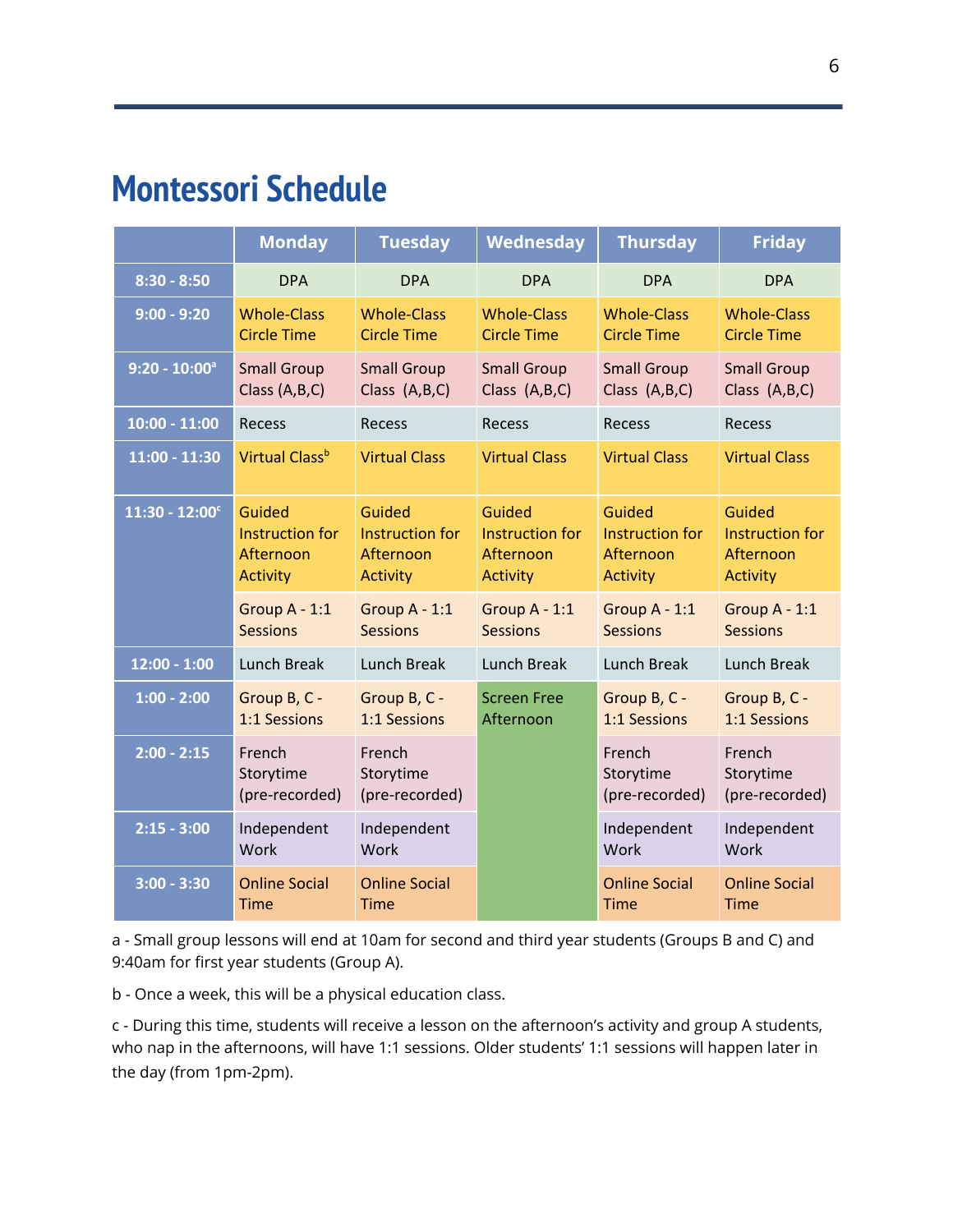# **Kindergarten Schedule**

|                   | <b>Monday</b>                       | <b>Tuesday</b>                                      | Wednesday                       | <b>Thursday</b>                     | <b>Friday</b>                       |
|-------------------|-------------------------------------|-----------------------------------------------------|---------------------------------|-------------------------------------|-------------------------------------|
| $8:30 - 8:50$     | <b>DPA</b>                          | <b>DPA</b>                                          | <b>DPA</b>                      | <b>DPA</b>                          | <b>DPA</b>                          |
| $9:00 - 9:30$     | <b>Small Group</b><br>Class (A)     | <b>Virtual Class</b>                                | <b>Small Group</b><br>Class (C) | <b>Virtual Class</b>                | <b>Small Group</b><br>Class(B)      |
|                   | 1:1 Sessions (C)                    |                                                     | 1:1 Sessions (B)                |                                     | 1:1 Sessions (A)                    |
| $9:30 - 10:00$    | <b>Small Group</b><br>Class (B)     |                                                     | <b>Small Group</b><br>Class (A) |                                     | <b>Small Group</b><br>Class (C)     |
|                   | 1:1 Sessions (C)                    |                                                     | 1:1 Sessions (B)                |                                     | 1:1 Sessions (A)                    |
| $10:00 - 11:00$   | Recess                              | Recess                                              | <b>Recess</b>                   | Recess                              | Recess                              |
| $11:00 - 11:30$   | Independent<br><b>Work</b>          | Independent<br>Work                                 | Independent<br>Work             | Independent<br>Work                 | Independent<br><b>Work</b>          |
| $11:30 - 12:00^a$ | 1:1 Sessions                        | 1:1 Sessions                                        | 1:1 Sessions                    | 1:1 Sessions                        | 1:1 Sessions                        |
| $12:00 - 1:00$    | Lunch Break                         | <b>Lunch Break</b>                                  | Lunch Break                     | <b>Lunch Break</b>                  | Lunch Break                         |
| $1:00 - 1:30$     | <b>Small Group</b><br>Class $(A+B)$ | <b>Small Group</b><br>Class $(C+B)$                 | <b>Screen Free</b><br>Afternoon | <b>Small Group</b><br>Class (C+A)   | <b>Virtual Class</b>                |
| $1:30 - 2:00$     | <b>Small Group</b><br>Class (C)     | <b>Small Group</b><br>Class (A)                     |                                 | <b>Small Group</b><br>Class (B)     | Virtual Class <sup>b</sup>          |
| $2:00 - 2:30$     | Recess                              | Recess                                              |                                 | Recess                              | Recess                              |
| $2:30 - 3:00^a$   | 1:1 Sessions                        | 1:1 Sessions<br><b>Online Social</b><br><b>Time</b> |                                 | 1:1 Sessions                        | 1:1 Sessions                        |
| $3:00 - 3:30$     | <b>Online Social</b><br><b>Time</b> |                                                     |                                 | <b>Online Social</b><br><b>Time</b> | <b>Online Social</b><br><b>Time</b> |

a - When not in 1:1 sessions, students will have independent work time.

b - This will be a physical education class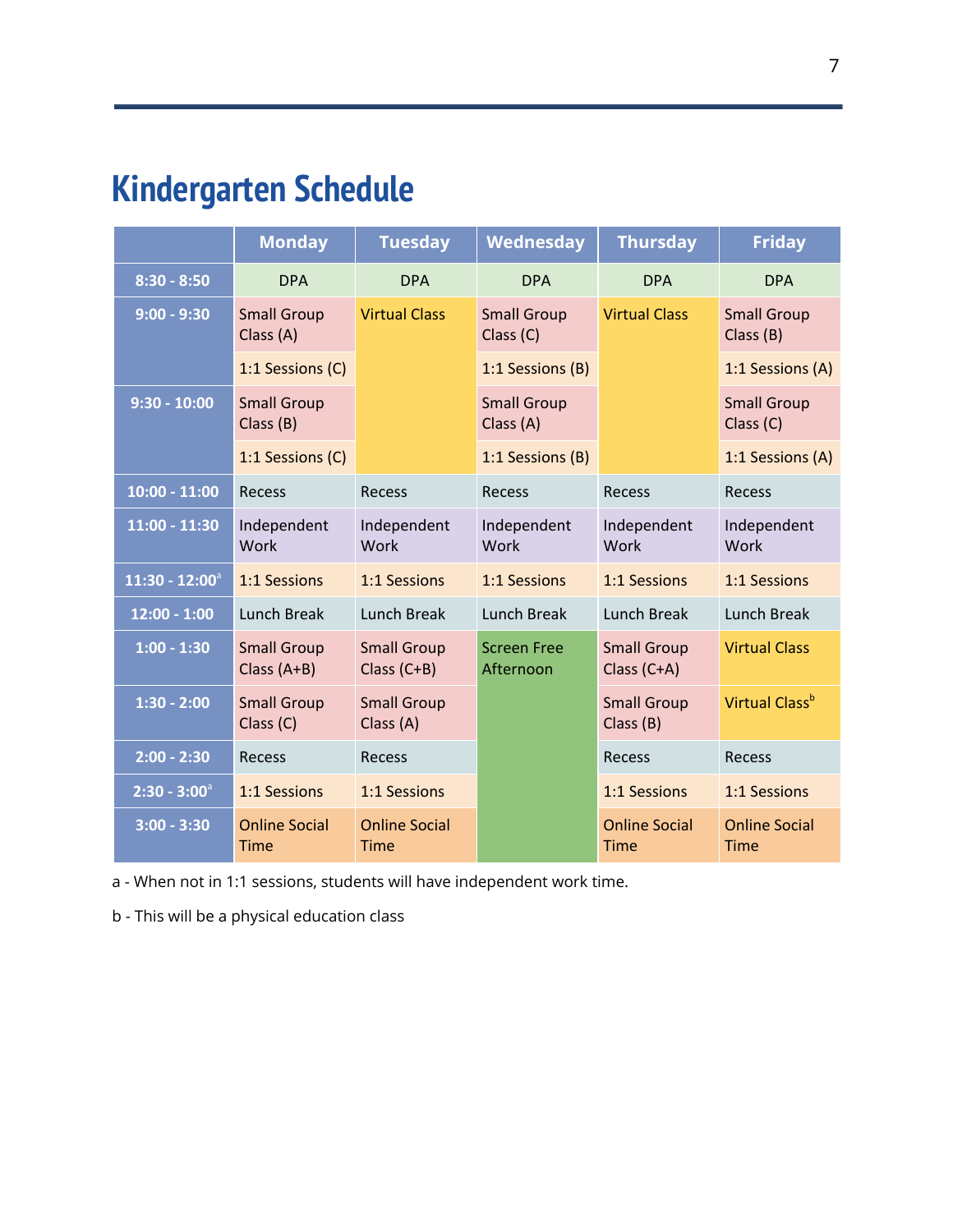# **Grade 1, 2, and 3 Schedule**

|                 | <b>Monday</b>                      | <b>Tuesday</b>                     | Wednesday                          | <b>Thursday</b>                    | <b>Friday</b>                      |
|-----------------|------------------------------------|------------------------------------|------------------------------------|------------------------------------|------------------------------------|
| $8:30 - 8:50$   | <b>DPA</b>                         | <b>DPA</b>                         | <b>DPA</b>                         | <b>DPA</b>                         | <b>DPA</b>                         |
| $9:00 - 9:15$   | Homeroom                           | Homeroom                           | Homeroom                           | Homeroom                           | Homeroom                           |
| $9:15 - 10:00$  | <b>Virtual Class</b>               | <b>Virtual Class</b>               | <b>Virtual Class</b>               | <b>Virtual Class</b>               | <b>Virtual Class</b>               |
| $10:00 - 10:30$ | Independent<br>Work                | Independent<br>Work                | Independent<br>Work                | Independent<br>Work                | Independent<br>Work                |
| $10:30 - 11:00$ | Recess                             | Recess                             | Recess                             | <b>Recess</b>                      | Recess                             |
|                 | <b>Office Hours</b>                | <b>Office Hours</b>                | <b>Office Hours</b>                | <b>Office Hours</b>                | <b>Office Hours</b>                |
|                 | 1:1 Sessions                       | 1:1 Sessions                       | 1:1 Sessions                       | 1:1 Sessions                       | 1:1 Sessions                       |
| $11:00 - 11:30$ | <b>Virtual Class</b>               | <b>Virtual Class</b>               | <b>Virtual Class</b>               | <b>Virtual Class</b>               | <b>Virtual Class</b>               |
| 11:30 - 12:00   | <b>Small Group</b><br>Class (A)    | <b>Small Group</b><br>Class (C)    | <b>Small Group</b><br>Class (B)    | <b>Small Group</b><br>Class (A)    | <b>Small Group</b><br>Class (C)    |
|                 | <b>Small Group</b><br>Class (B)    | <b>Small Group</b><br>Class (A)    | <b>Small Group</b><br>Class (C)    | <b>Small Group</b><br>Class (B)    |                                    |
|                 | Independent<br>Work (C)            | Independent<br>Work (B)            | Independent<br>Work (A)            | Independent<br>Work (C)            | Independent<br>Work (A/B)          |
| 12:00 - 12:30   | Lunch/Online<br><b>Social Time</b> | Lunch/Online<br><b>Social Time</b> | Lunch/Online<br><b>Social Time</b> | Lunch/Online<br><b>Social Time</b> | Lunch/Online<br><b>Social Time</b> |
| $12:30 - 1:00$  | <b>Virtual Class</b>               | <b>Virtual Class</b>               | <b>Screen Free</b>                 | <b>Virtual Class</b>               | <b>Virtual Class</b>               |
| $1:00 - 1:30$   | <b>Small Group</b><br>Class (C)    | <b>Small Group</b><br>Class (B)    | Afternoon                          | <b>Small Group</b><br>Class (A)    | Virtual Class <sup>a</sup>         |
|                 | <b>Small Group</b><br>Class (A)    | <b>Small Group</b><br>Class (C)    |                                    | <b>Small Group</b><br>Class(B)     |                                    |
|                 | Independent<br>Work (B)            | Independent<br>Work(A)             |                                    | Independent<br>Work (C)            |                                    |
| $1:30 - 2:00$   | Recess                             | Recess                             |                                    | Recess                             | Recess                             |
|                 | <b>Office Hours</b>                | <b>Office Hours</b>                |                                    | <b>Office Hours</b>                | <b>Office Hours</b>                |
|                 | 1:1 Sessions                       | 1:1 Sessions                       |                                    | 1:1 Sessions                       | 1:1 Sessions                       |
| $2:00 - 2:30$   | Homeroom                           | Homeroom                           |                                    | Homeroom                           | Homeroom                           |
| $2:30 - 3:30$   | Study<br>Hall/Tutorial             | Study<br>Hall/Tutorial             |                                    | Study<br>Hall/Tutorial             | Study<br>Hall/Tutorial             |

a - This will be a physical education class that will be held on a different day for each grade.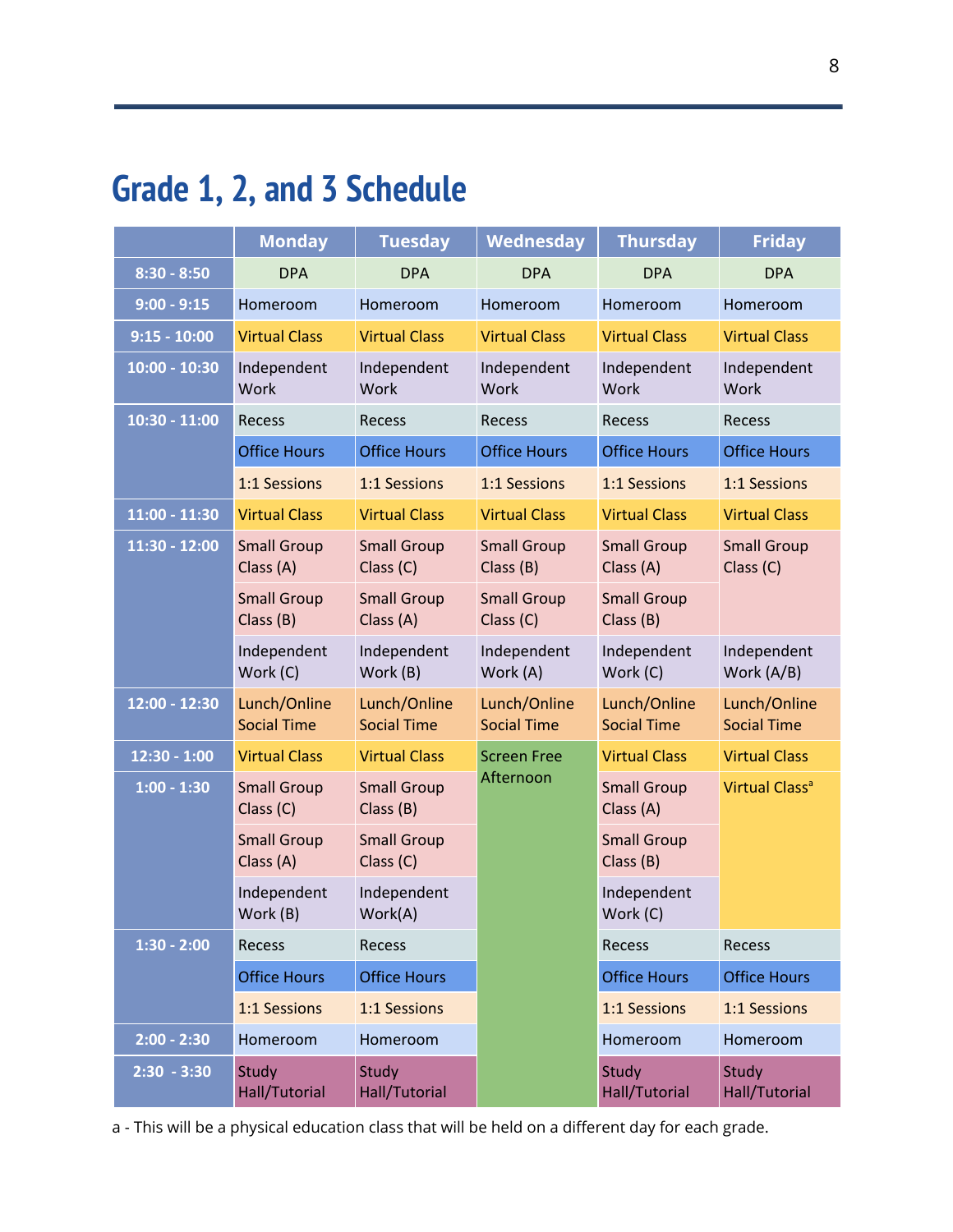# **Grade 4, 5, and 6 Schedule**

|                 | <b>Monday</b>                      | <b>Tuesday</b>                     | <b>Wednesday</b>                   | <b>Thursday</b>                    | <b>Friday</b>                      |
|-----------------|------------------------------------|------------------------------------|------------------------------------|------------------------------------|------------------------------------|
| $8:30 - 8:50$   | <b>DPA</b>                         | <b>DPA</b>                         | <b>DPA</b>                         | <b>DPA</b>                         | <b>DPA</b>                         |
| $9:00 - 10:00$  | <b>Virtual Class</b>               | <b>Virtual Class</b>               | <b>Virtual Class</b>               | <b>Virtual Class</b>               | <b>Virtual Class</b>               |
| $10:00 - 10:30$ | Recess                             | <b>Recess</b>                      | <b>Recess</b>                      | <b>Recess</b>                      | <b>Recess</b>                      |
| 10:30 - 11:30   | <b>Virtual Class</b>               | <b>Virtual Class</b>               | <b>Virtual Class</b>               | <b>Virtual Class</b>               | <b>Virtual Class</b>               |
| 11:30 - 12:30   | Independent<br>Work                | Independent<br>Work                | Independent<br>Work                | Independent<br>Work                | Independent<br>Work                |
| 12:00 - 12:30   | Lunch/Online<br><b>Social Time</b> | Lunch/Online<br><b>Social Time</b> | Lunch/Online<br><b>Social Time</b> | Lunch/Online<br><b>Social Time</b> | Lunch/Online<br><b>Social Time</b> |
| $1:00 - 1:45$   | <b>Small Group</b><br>Class (A)    | <b>Small Group</b><br>Class (B)    | <b>Virtual Class</b>               | <b>Small Group</b><br>Class (A)    | <b>Small Group</b><br>Class(B)     |
|                 | Study Hall (B)                     | Study Hall (A)                     |                                    | Study Hall (B)                     | Study Hall (A)                     |
| $1:45 - 2:30$   | <b>Small Group</b><br>Class (B)    | <b>Small Group</b><br>Class (A)    | <b>Screen Free</b><br>Afternoon    | <b>Small Group</b><br>Class (B)    | <b>Small Group</b><br>Class (A)    |
|                 | Study Hall (A)                     | Study Hall (B)                     |                                    | Study Hall (A)                     | Study Hall (B)                     |
| $2:30 - 3:00$   | Homeroom                           | Homeroom                           |                                    | Homeroom                           | Homeroom                           |
| $3:00 - 3:30^a$ | Study<br>Hall/Tutorial             | Study<br>Hall/Tutorial             |                                    | Study<br>Hall/Tutorial             | Virtual Class <sup>b</sup>         |
|                 | <b>Office Hours</b>                | <b>Office Hours</b>                |                                    | <b>Office Hours</b>                |                                    |
|                 | 1:1 Sessions                       | 1:1 Sessions                       |                                    | 1:1 Sessions                       |                                    |

a - Specialist teachers will rotate through the hosting of study hall, holding office hours, and meeting 1:1 with students.

b - This will be a physical education class that will be held on a different day for each grade.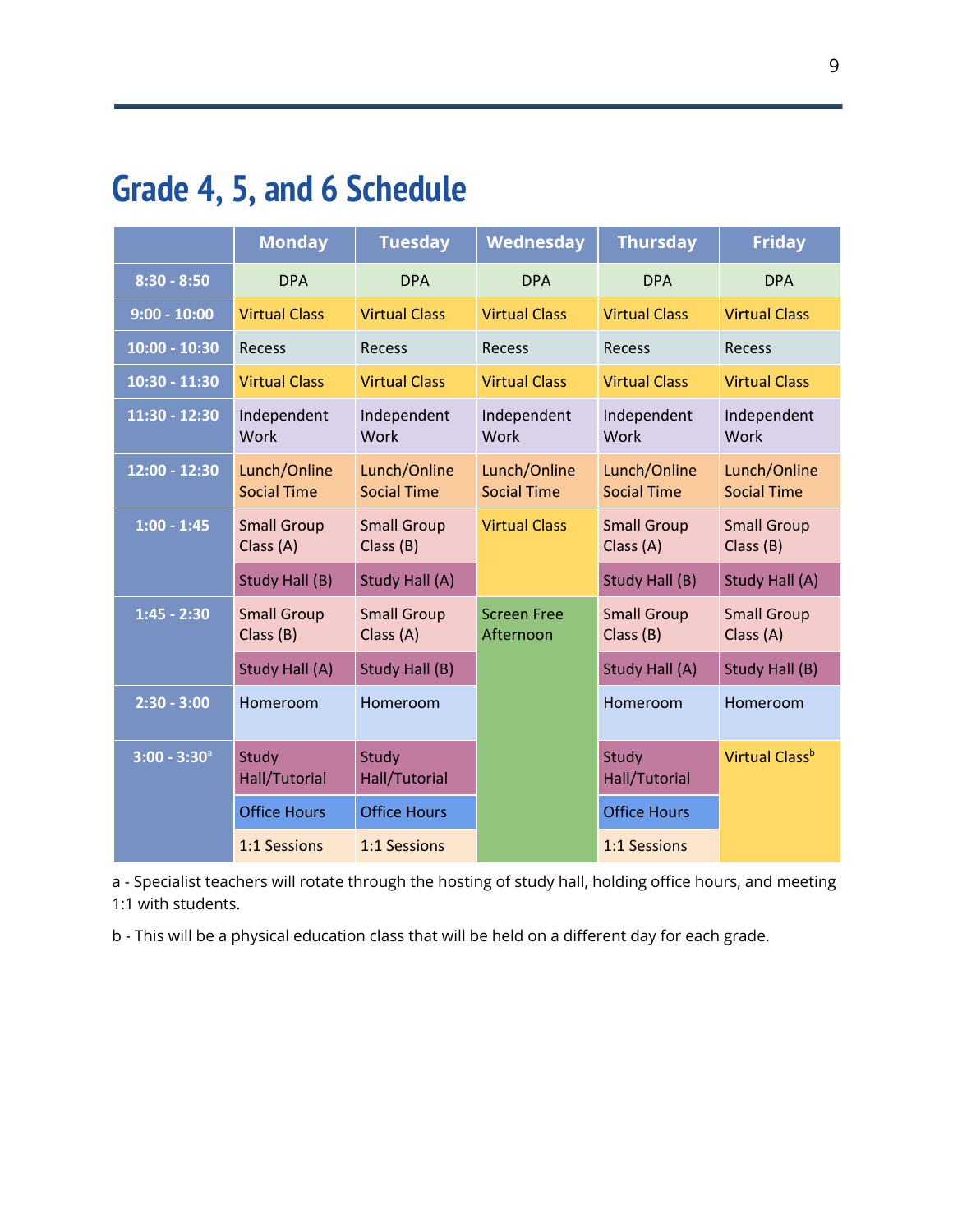## **Grade 7 and 8 Schedule**

|                   | <b>Monday</b>                      | <b>Tuesday</b>                     | Wednesday                          | <b>Thursday</b>                    | <b>Friday</b>                      |
|-------------------|------------------------------------|------------------------------------|------------------------------------|------------------------------------|------------------------------------|
| $8:30 - 8:50$     | <b>DPA</b>                         | <b>DPA</b>                         | <b>DPA</b>                         | <b>DPA</b>                         | <b>DPA</b>                         |
| $9:00 - 10:00$    | Independent<br>Work                | Independent<br>Work                | Independent<br><b>Work</b>         | Independent<br>Work                | Independent<br><b>Work</b>         |
| $10:00 - 11:00$   | <b>Virtual Class</b>               | <b>Virtual Class</b>               | <b>Virtual Class</b>               | <b>Virtual Class</b>               | <b>Virtual Class</b>               |
| 11:00 - 11:30     | Recess                             | Recess                             | <b>Recess</b>                      | <b>Recess</b>                      | <b>Recess</b>                      |
| 11:30 - 12:30     | <b>Virtual Class</b>               | <b>Virtual Class</b>               | <b>Virtual Class</b>               | <b>Virtual Class</b>               | <b>Virtual Class</b>               |
| $12:30 - 1:00$    | Lunch/Online<br><b>Social Time</b> | Lunch/Online<br><b>Social Time</b> | Lunch/Online<br><b>Social Time</b> | Lunch/Online<br><b>Social Time</b> | Lunch/Online<br><b>Social Time</b> |
| $1:00 - 1:45$     | <b>Small Group</b><br>Class (A)    | <b>Small Group</b><br>Class (B)    | <b>Virtual Class</b>               | <b>Small Group</b><br>Class (A)    | <b>Small Group</b><br>Class (B)    |
|                   | <b>Study Hall (B)</b>              | Study Hall (A)                     |                                    | Study Hall (B)                     | Study Hall (A)                     |
| $1:45 - 2:30$     | <b>Small Group</b><br>Class (B)    | <b>Small Group</b><br>Class (A)    | <b>Screen Free</b><br>Afternoon    | <b>Small Group</b><br>Class (B)    | <b>Small Group</b><br>Class (A)    |
|                   | Study Hall (A)                     | Study Hall (B)                     |                                    | Study Hall (A)                     | Study Hall (B)                     |
| $2:30 - 3:00$     | Homeroom                           | Homeroom                           |                                    | Homeroom                           | Homeroom                           |
| $3:00 - 3:30^{a}$ | Study<br>Hall/Tutorial             | Study<br>Hall/Tutorial             |                                    | Study<br>Hall/Tutorial             | Virtual Class <sup>b</sup>         |
|                   | <b>Office Hours</b>                | <b>Office Hours</b>                |                                    | <b>Office Hours</b>                |                                    |
|                   | 1:1 Sessions                       | 1:1 Sessions                       |                                    | 1:1 Sessions                       |                                    |

a - Specialist teachers will rotate through hosting of study hall, holding office hours, and meeting 1:1 with students.

b - This will be a physical education class that will be held on a different day for each grade.